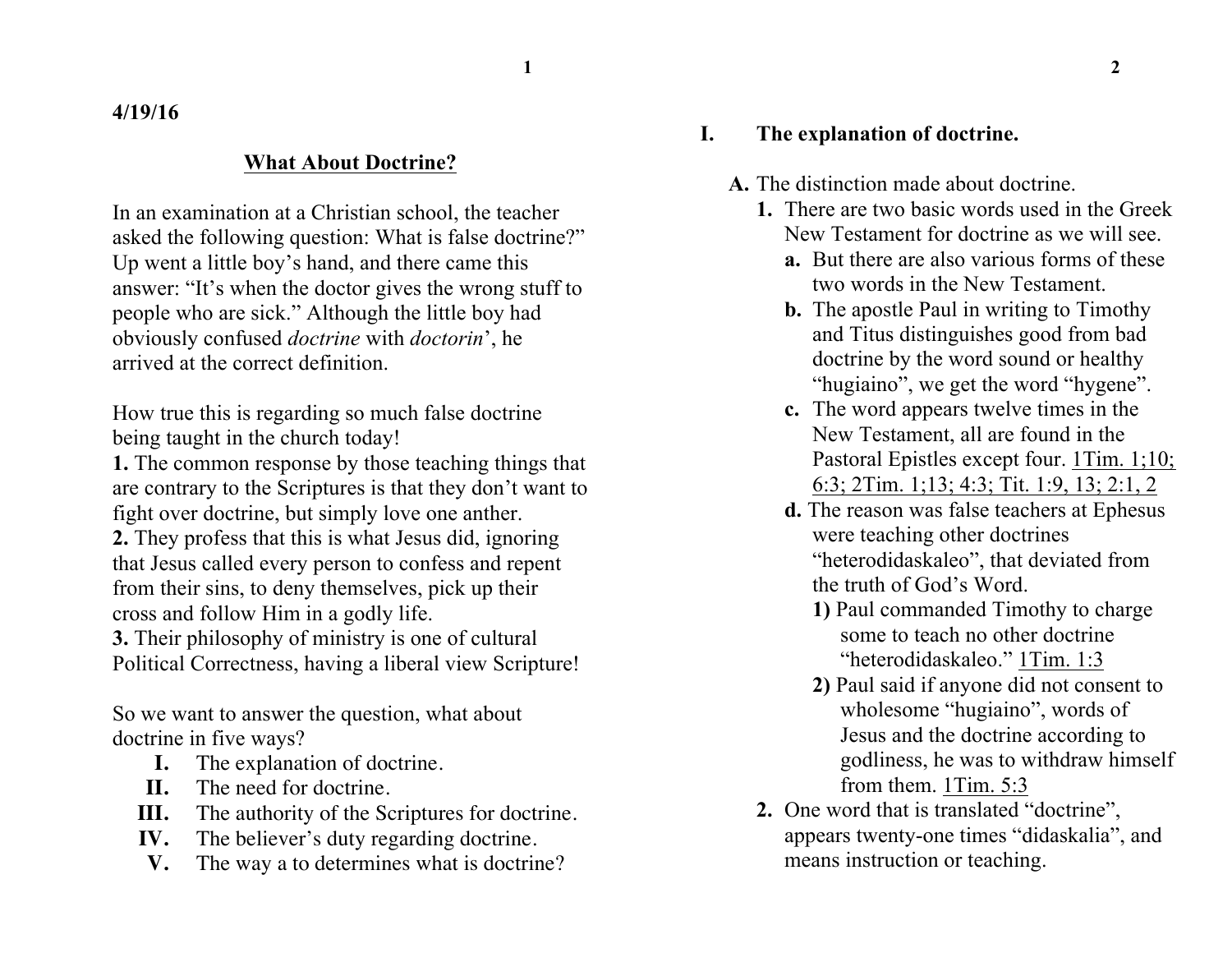- **a.** Twice it is found in the gospels. Matt. 15:9; Mk. 7:7
- **b.** Twice in Romans. Rom. 12:7; 15:4
- **c.** Once in Ephesians. Eph. 4:14
- **d.** Once in Colossians. Col. 2:22
- **e.** Eight times in the First Timothy. 1Tim. 1:10; 4:1, 6, 13, 16; 5:17; 6:1, 3
- **f.** Three time in the Second Timothy. 2Tim. 3:10, 16; 4:3
- **g.** Four times in Titus. Tit. 1:9; 2:1, 7, 10
	- **1)** Of the twenty-one times it appears, fifteen appear in the Pastoral Epistles and deal with church order and responsibility for the Pastor.
	- **2)** The most prominent appearance is in First Timothy, written to stand against different unsound doctrines being taught and Timothy was to instruct the brethren of the good sound doctrine. 1Tim. 1:3, 10
- **3.** The second word for "doctrine", appears thirty-one times "didakee", meaniing the act of teaching or the content of what is taught.
	- **a.** It appears regarding that "the people were astonished at His teaching." Matt. 7:28; 22:33
	- **b.** It identifies the apostle's doctrine in which the church continued in and filled Jerusalem with. Acts 2:42; 5:28
	- **c.** It describes the false doctrines taught by Balaam, the Nicolaitans. Rev. 2:14-15
- **B.** The source of doctrine is always based on what is found in the Scriptures and taught, God's revelation of truth about God, man, sin, etc.
	- **1.** Doctrine must be distinguished from dogma, that is man's statement of a truth as set forth in a creed, not necessarily being Biblical.
		- **a.** The Greek word dogma "dokein", means to think, seem or seem good".
		- **b.** A good example of "dogma" is the teaching of the Catholic church, that Peter was the first Pope.
	- **2.** So doctrine is the revelation of God's instruction and teachings to man about the things of God and man that can be found systematically throughout the Scripture.
	- **4.** Why do we need doctrine, some say, "Let's just love one another!" But love apart from doctrine will degenerate into carnality, selfcenteredness and perversion for two reasons.
		- **a.** Because there is no knowledge of God or the things of God apart from the Word of God.
		- **b.** Because human passion which is selfcentered and self-serving will always triumph where there is no godly fear. Prov. 1:7; 9:10
	- **5.** The record of the early church tells us that they understood the importance of doctrine.
		- **a.** "They continued steadfastly in the apostle's doctrine." Acts 2:42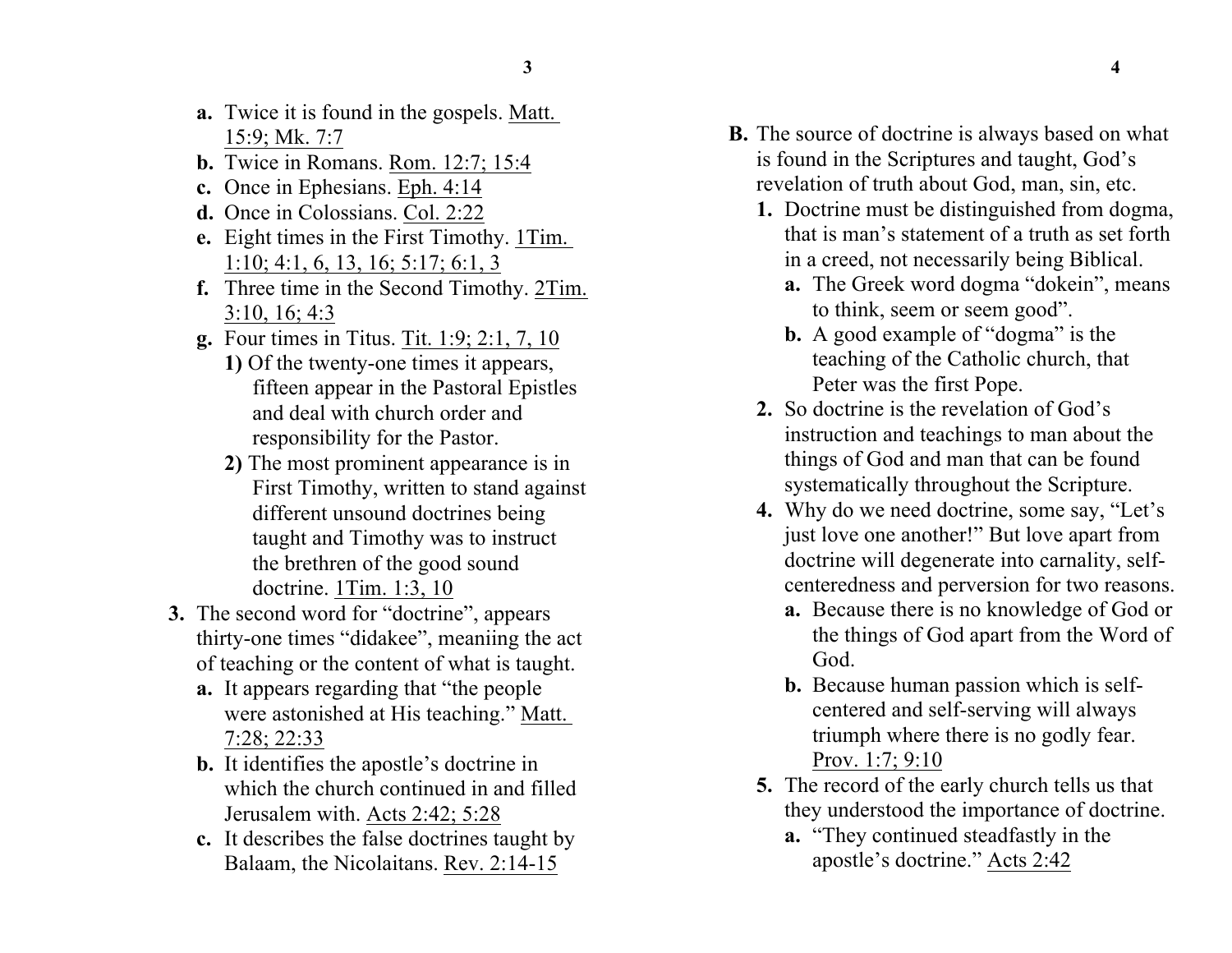**b.** They gave an answers to every man. 1Pet. 3:15

#### **Illustration**

A Peanuts cartoon pictured Lucy and Linus looking out the window at a steady downpour of rain. "Boy," said Lucy, "Look at it rain. What if floods the whole world?"

"It will never do that," Linus replied confidently. "In the ninth chapter of Genesis, God promised Noah that would never happen again, and the sign of the promise is the rainbow."

"You've taken a great load off my mind," said Lucy with a relieved smile.

"Sound theology," pontificated Linus, "has a way of doing that!" Green:113

## **Application**

**1.** Foot washing if not a Biblical doctrine, though one can certainly do it.

**\*** But Jesus did it to His disciples to teach them to be the servants of all!

**2.** Some teach that the Bible teaches that all must speak in tongues as the evidence of the Baptism of the Holy Spirit, this is a wrong and unscriptural doctrine.

**\*** Paul clearly tells us that not all speak with tongues. 1Cor. 12:30

**3.** Others teach a person has to be water baptized to be saved, but it is not sound doctrine, though we believe baptism should be practiced.

**\*** We are complete in Christ, water does not put away sin, but is an answer to a good conscience. Col. 2:9- 10; 1Pet. 3:21

**4.** The practice of being slain in the Spirit, is not a Scriptural doctrine, but a show of carnality.

**\*** Paul was not "slain in the spirit" on the Damascus road, but he fell to the ground and not one had to catch him. The only ones who could come close to this doctrine would be Ananias and Sapphira and they never got up again. Acts 5

**5.** The doctrine of casting out demons from Christians, sometimes called "Deliverance ministries" is unbiblical, every example in Scripture reveals possessed people to be unbelievers.

**\*** Greater is He that is in you, than he that is in the world. 1Jn. 4:4

## *Do you know how to define doctrine?*

## **II. The need for doctrine.**

- **A.** That God's authority be established, not man's.
	- **1.** Jesus said, "And in vain they worship Me, teaching as doctrines the commandments of men." Matt. 15:9
	- **2.** Matthew describes Jesus as distinct from the religious leaders saying, "For He taught them as one having authority, and not as the scribes." Matt. 7:29
		- **\*** He often declared, "You have heard but I say to you"!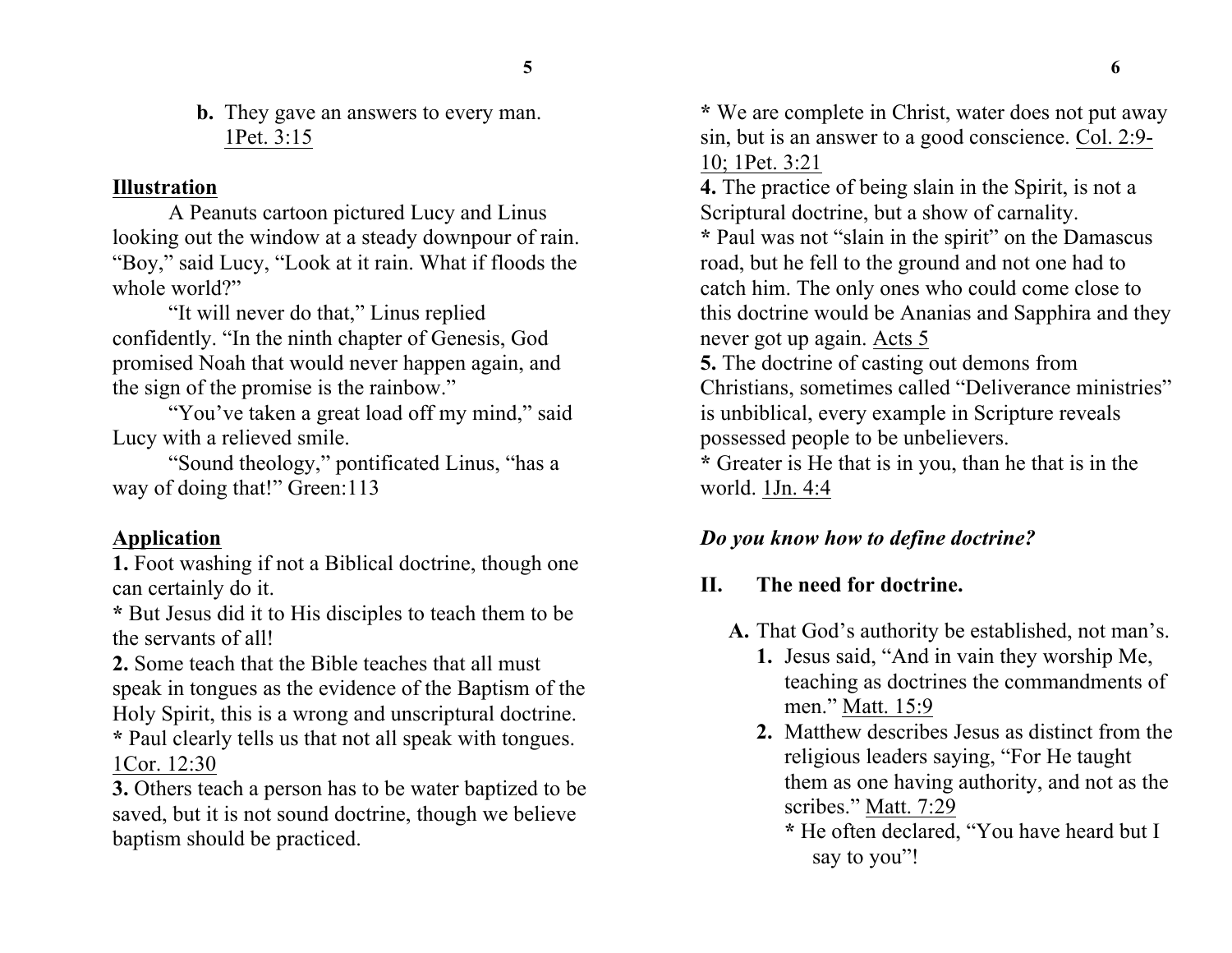- **7 8**
- **3.** Man's bent is to think more highly of himself than he ought, revealing that he knows nothing the way he ought. 1Cor. 8:2
- **B.** That the word of God may have free course to refine the believer.
	- **1.** The word of God is living and powerful, and sharper than any two-edged sword, piercing even to the division of soul and spirit, and of joints and marrow, and is a discerner of the thoughts and intents of the heart. Heb. 4:12
		- **a.** Man's soul refers to his intellect, emotions, desires and will.
		- **b.** Man's spirit refers to the real person that is spiritually dead and prone to sin nature, till they are born again, yet sin nature remains present but not in power over the person of the Holy Spirit's residence.
		- **c.** Man's body refers to the physical body.
	- **2.** Paul prayed for the Philippians, that their whole spirit, soul and body be preserved blameless unto the coming of our Lord Jesus Christ. 1Thess. 5:23
		- **a.** To the Philippians Paul says, "Let this mind be in you which was also in Christ Jesus." Phil. 2:5
		- **b.** To the Ephesians he says, "Be renewed in the spirit of your mind." Eph. 4:23
		- **c.** To the Romans he says, "Present your body a living sacrifice. ." Rom. 12:1-2
- **C.** That the believe be not tossed to and fro with every wind of doctrine.
	- **1.** The goal is the maturing of the saints. Eph. 4:11-16
		- **a.** We are to grow in Christ.
		- **b.** We are to develop in Christ.
		- **c.** We are to mature at every level.
	- **2.** The Holy Spirit warns about the latter times. 1Tim. 4:1
		- **a.** The proclamation is to be the explicit word of the Holy Spirit to the church.
		- **b.** The warning concerns the nature of the latter times.
		- **c.** Some will depart from the faith in the latter times at various seasons.
		- **d.** The method is by giving heed to deceiving spirits and doctrines of demons through false teachers
	- **3.** There are various examples of the dangers of teaching with no regard to doctrine.
		- **a.** Jesus said, "You are mistaken not knowing the "Scriptures" nor the "power" of God." Matt 22:29
		- **b.** Peter says, "As natural brute beasts speak evil of the things that they understand not**.**" 2Pet. 2:12
		- **c.** Peter again says, "They twist them to their own destruction." 2Pet. 3:16
		- **d.** Paul says, "They pervert the gospel." Gal. 1:6-9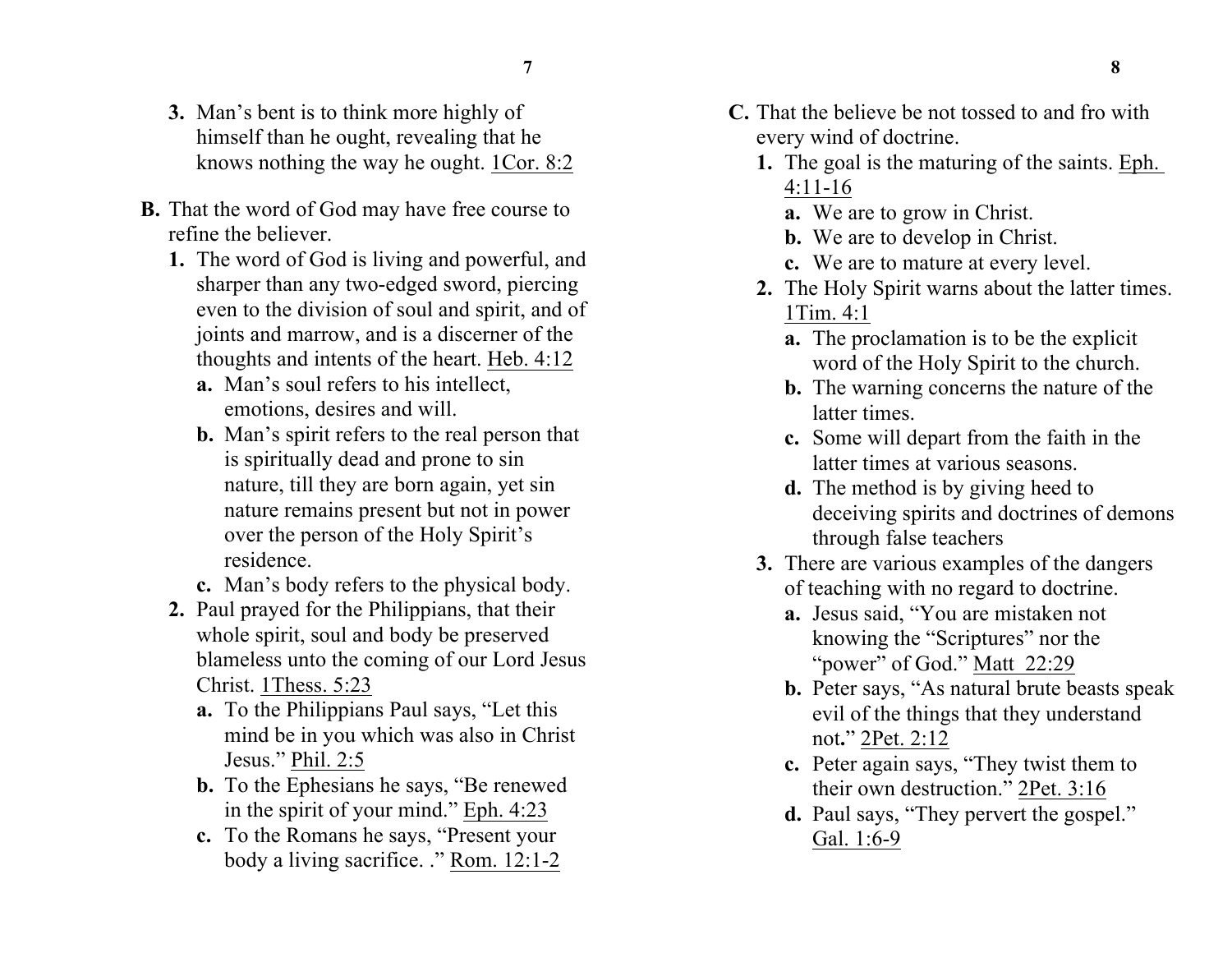#### **Illustration**

Robert E. Lee said, "In all my perplexities and distresses, the Bible has never failed to give me light and strength." #720, Vol. 2

An African woman was asked if she enjoyed reading her new Bible. She replied, "Sir, I am not reading this Book. This Book is reading me!" #716, Vol. 2

### **Application**

**1.** The value of Scripture is knowing God's authority is over my life, I am His child and a servant. Jn. 1:12 **2.** The growth of the believer is identified in three stages, a child, young man and a father, each stage to be lived out in spiritual maturity. 1Jn. 2:12-14 **3.** The greatest danger toady is the amount of deceptive doctrine being taught within the church, not from outside the church, even as when Jude wrote of the men who crept in unnoticed to deceive. Jude 4 **4.** The book, "The Prayer of Jazbed" by evangelist Bruce Wilkinson that was used as a formula prayer to be blessed and get things from God, another corrupt twist of the faith movement of "name it and claim it". 2Chron. 4:10

**\*** The name Jebez means to grieve or sorrow, this is really what the book should have been entitles for any formula prayer that guarantees you results is grieving to God!

**5.** The book, "Jesus Calling by Sara young that are supposed to be dictations directly from Jesus and the Christian community raves over it, yet it is dictations by demon spirits, New Age channeling that Sara based on a book in the 1930's called, God Calling, by two English women. The content of her dictations contradict the Bible, deceiving believers. **6.** The book, "Have Heart, by Steve & Sarah Berger about the ongoing appearances of their son speaking to them and others on earth after his death. Yet Chuck Missler and Greg Laurie endorse their book! \* "But there were also false prophets among the people, even as there will be false teachers among you, who will secretly bring in destructive heresies, even denying the Lord who bought them, *and* bring on themselves swift destruction. And **many** will **follow** their destructive ways, because of whom the way of truth will be blasphemed." 2Pet. 2:1-2

# *Do you see the need for doctrine?*

# **III. The authority of the Scriptures for doctrine.**

- **A.** God spoke in the past and in different manners. Heb. 1:1-2
	- **1.** God spoke at various times "polumesos", means many portions, meaning books and time, both Old Testament and New Testament. vs. 1
	- **2.** In various ways "polutropos" means in many ways and methods. vs. 1
		- **a.** Dreams.
		- **b.** Visions.
		- **c.** Miracles.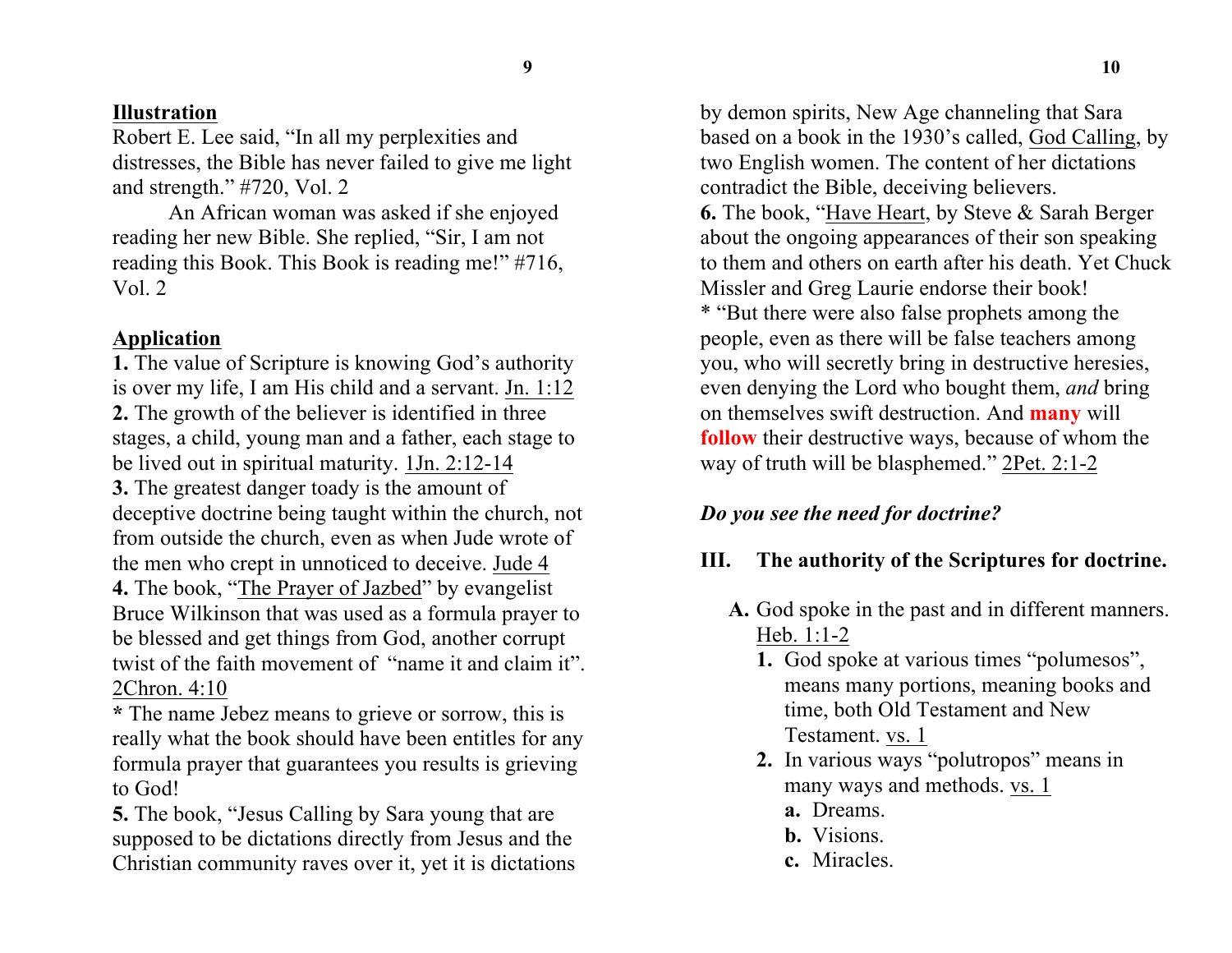**11 12**

- **d.** Signs.
- **e.** Wonders.
- **f.** Theophanies.
- **3.** God spoke to the fathers by the Prophets in the Old Testament. vs. 1 **\*** To Abraham, Isaac and Jacob.
- **4.** God has spoken in these "last days" spoken to us by His Son. vs. 2
	- **a.** Whom He has appointed heir of all things, through whom also He made the worlds.
	- **b.** He is the final word to man.
- **B**. God tells us that all Scripture is given by Inspiration of God. 2Tim. 3:16-17
	- **1.** The word inspiration "theopneustos" means God breathed, literally ex-spired out from God. vs. 16a
		- **\*** This includes the Old and New Testament.
	- **2.** The Word of God is profitable for specific things. vs. 16b-e
		- **\*** For doctrine, for reproof, for correction, for instruction in righteousness.
	- **3.** The purpose is with design and intent to make him completely adaquate in spiritual matters for life. vs. 17
		- **\*** "That the man of God may be complete, thoroughly equipped for every good work"

**C.** Men were moved by the Holy Spirit. 2Pet.

## 1:20-21

- **1.** The prophecies of the Scriptures are not of any private interpretation, not one. vs. 20- 21a
	- **a.** This Scripture is often abused and misused both in the interpretation and application by saying that it is teaching that a person can not give a subjective interpretation to Scripture.
	- **b.** Though this is a true Biblical principle for Biblical exposition, this is not what Peter is teaching, rather Peter is teaching that these men who wrote the Scriptures never spoke from their own will, impulse or origin.
- **2.** The Holy men of God spoke as they were moved by the Holy Spirit. vs. 21b
	- **a.** They were moved "phero", literally carried along by the Holy Spirit to insure the reliable recording of Divine truth.
	- **b.** This called "plenary verbal inspiration".
- **3.** The message from Genesis to Revelation is about Jesus the Messiah.
	- **a.** All authority has been given to Jesus, in heaven and earth. Matt. 28:18
	- **b.** The testimony of Jesus is the spirit of prophecy. Rev. 19:10g
	- **b.** Jesus said, "You search the Scriptures, for in them you think you have eternal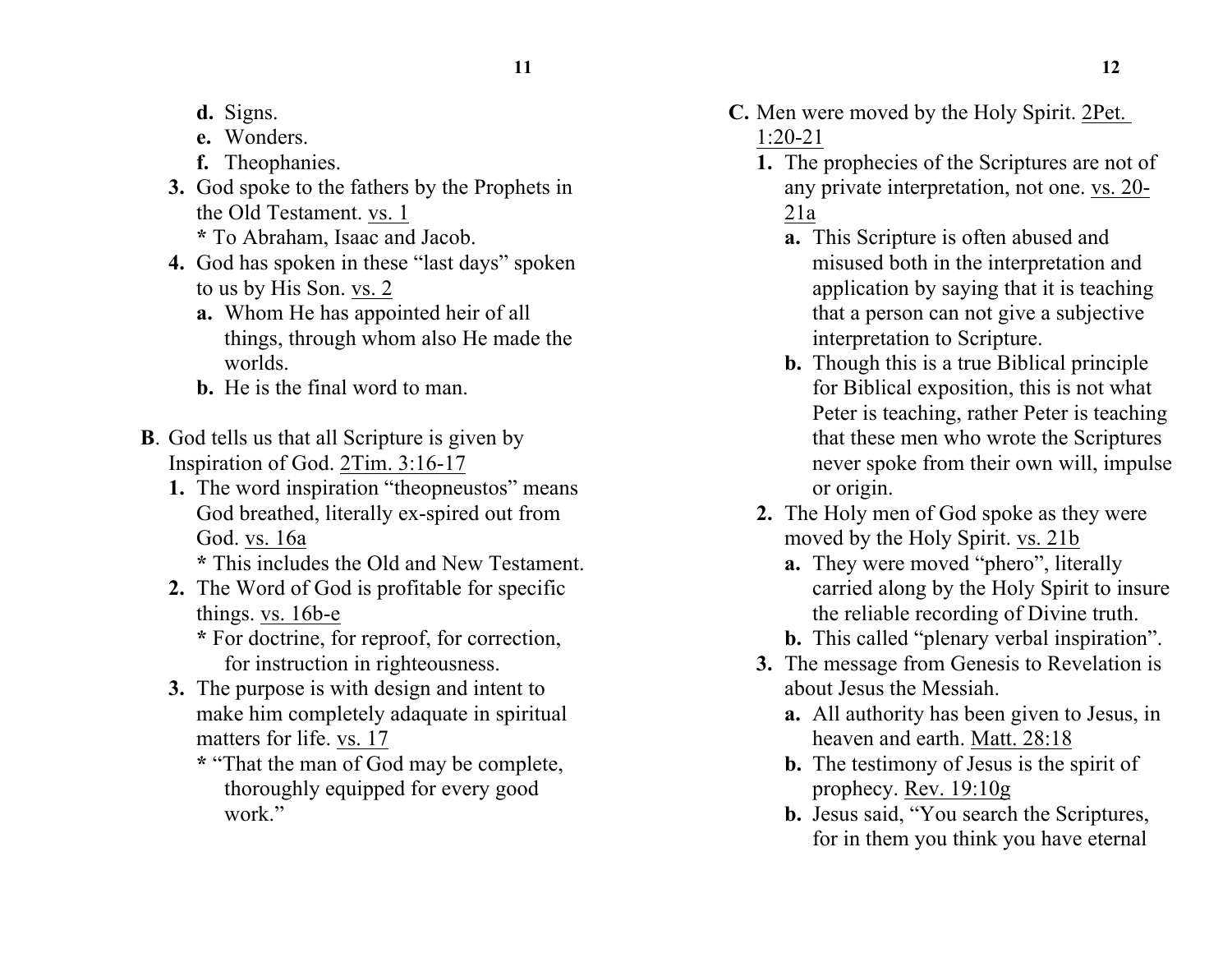life; and these are they which testify of me." Jn. 5:39

- **4.** The New Testament is on the same level as the Old Testament.
	- **a.** Peter accepts Paul's writings as Scripture. 2Pet. 3:15-16
	- **b.** Paul combines Old and the words of Jesus and calls them Scripture. Deut. 25:4**;** Lk. 10:7; 1Tim. 5:18
	- **b.** Jesus Himself told His disciples that the Holy Spirit would teach them, show them and speak for them. Jn 14-16

### **Illustration**

When the noted Dr. Pollich, of Mellerstadt, heard Martin Luther lecture at the University of Wittenberg, he said, "That monk will confound all the learned doctors, propound a new doctrine, and reform the whole Roman church, for he studies the writings of the prophets and evangelists. He relies on the Word of Jesus Christ, and no one can subvert that, either with philosophy or with sophistry.". **#671, Vol. 2**

## **Application**

**1.** Jesus said, "For assuredly, I say to you, till heaven and earth pass away, one jot or one tittle will by no means pass from the law till all is fulfilled. Matt. .5:18

**2.** One fifth of the Bible is prophecy and many have been fulfilled, in fact Jesus fulfilled over three hundred in His First Coming.

**3.** The men of God today are filled with the Holy Spirit of God to learn, preach and teach the Christian life, but they are not carried along as the prophets of apostles of old to speak inerrant or infallible.

## *Do you believe the authority of the Scriptures for doctrine?*

# **IV. The believer's duty regarding doctrine.**

- **A.** You and I are to hold fast the pattern of sound words, which you have heard from me. 2Tim 1:13
	- **1.** The responsibility is mine alone, to hold fast "echo", to posses and not let go, an imperative command in the present active tense, ongoing.
	- **2.** The word sound "hugiaino" means to be in good health, unmixed with error and be incorrupt.
- **B.** You and I are to "take heed" to ourselves and unto the doctrine and "continue" in them. 1Tim. 4:16
	- **1.** The two imperative command in the present active, ongoing have a two-fold benefit.
	- **2.** You will save yourself and them that hear you.
- **C.** You and I are to pass on what we have learned to others who shall be able to teach others, discipleship. 2Tim. 2:2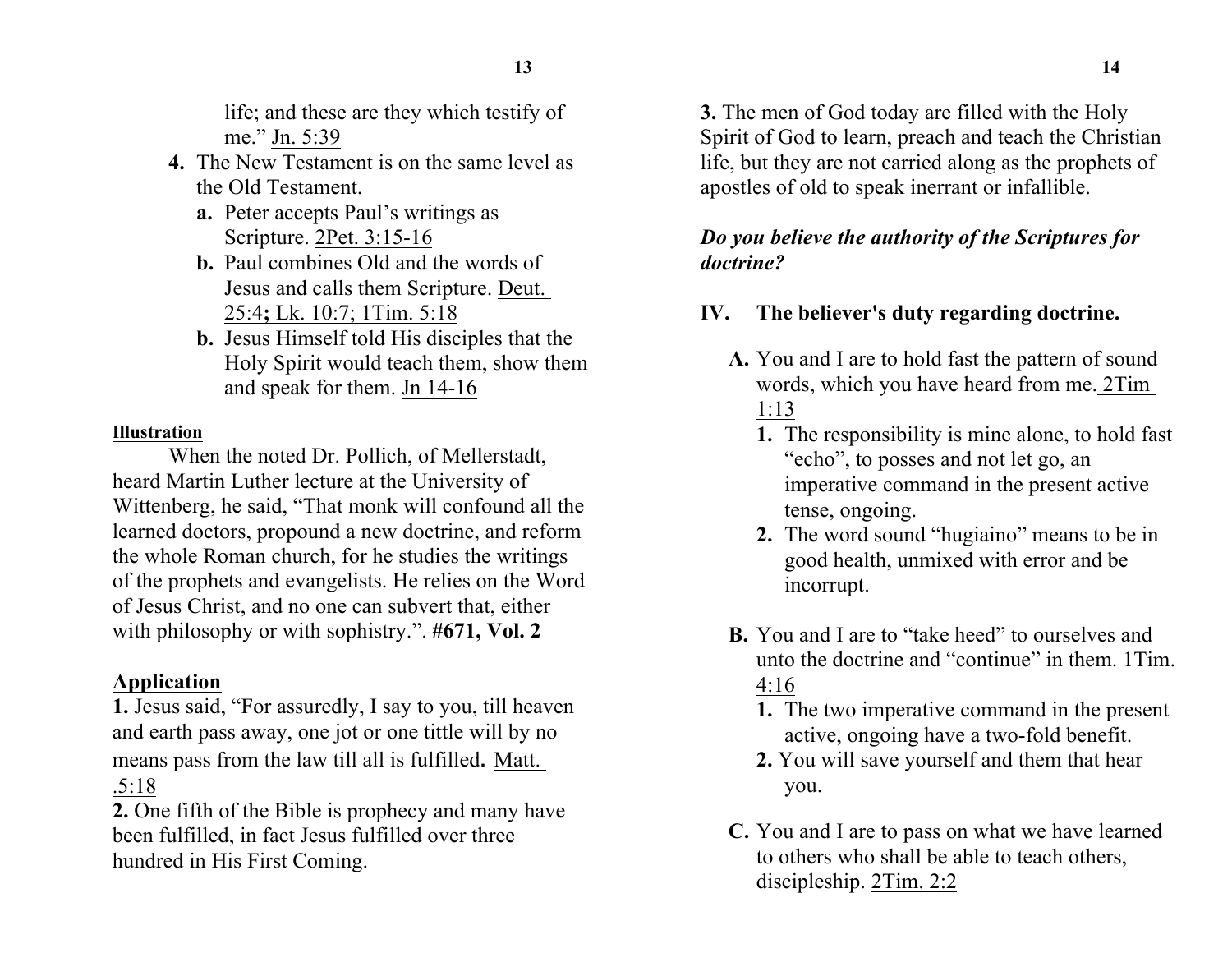- **1.** Another imperative command.
- **2.** Due to the privilege of receiving.
- **3.** Due to the responsibility of giving out.
- **D.** You and I are to preach the Word, be ready in season and out of season. 2Tim. 4:2-4
	- **1.** To convince, rebuke and exhort, four imperative commands to be ongoing with "preach". vs. 2a-d
	- **2.** How? With all longsuffering and doctrine "dadaslalia" or teaching. vs. 2e
	- **3.** Why? For the time will come when they will not endure sound doctrine, but according to their own desires, because they have itching ears, they will heap up for themselves teachers; and they will turn their ears away from the truth, and be turned aside to fables. vs. 3-4
- **E.** You and I are to be holding fast to the faithful word we have been taught. Tit. 1:9
	- **1.** Why? That he may be able, by sound doctrine, both to exhort and to convict those who contradict, the Scriputres.
	- **2**. The believer is to embrace and not let go the trustworthy and reliable Word of God they have been taught!
- **F.** You and I are to contend earnestly for the faith which was once and for all delivered to the saints. Jude 3
- **1.** The conscious awareness is the need to contend.
- **2.** The confidence is that the faith was given once and for all, there is no new revelation to alter or be added to the Scriptures.

## **Illustration**

As I have said often, "If you say that the Word of God does not work, it is a worst commentary about yourself than the Bible". The Bible works, but the key is, "You must die to self daily and completely".

## **Application**

**1.** We believe in the Word of God and the empowerment of the Holy Spirit for doing ministry. Acts 1:8

**2.** We believe the model for the church is a living organism, the bride of Christ, not an organization. Eph. 5:23

**3.** We believe God adds to the church daily, those that are being saved. Acts 2:47b

**4.** We believe we are saved by grace through faith, not of ourselves, it is a gift of God. Eph. 2:8-9

**5.** We believe in the centrality of Jesus, His eternal pre-existence, virgin birth, deity, Atonement for the sins of the entire world, His first and Second coming. Jn. 3:16

**6.** We believe Jesus will return for His church before the seven years of tribulation in what is commonly called "the Rapture of the church". Jn. 14:1-3; 1Thess. 4:13-8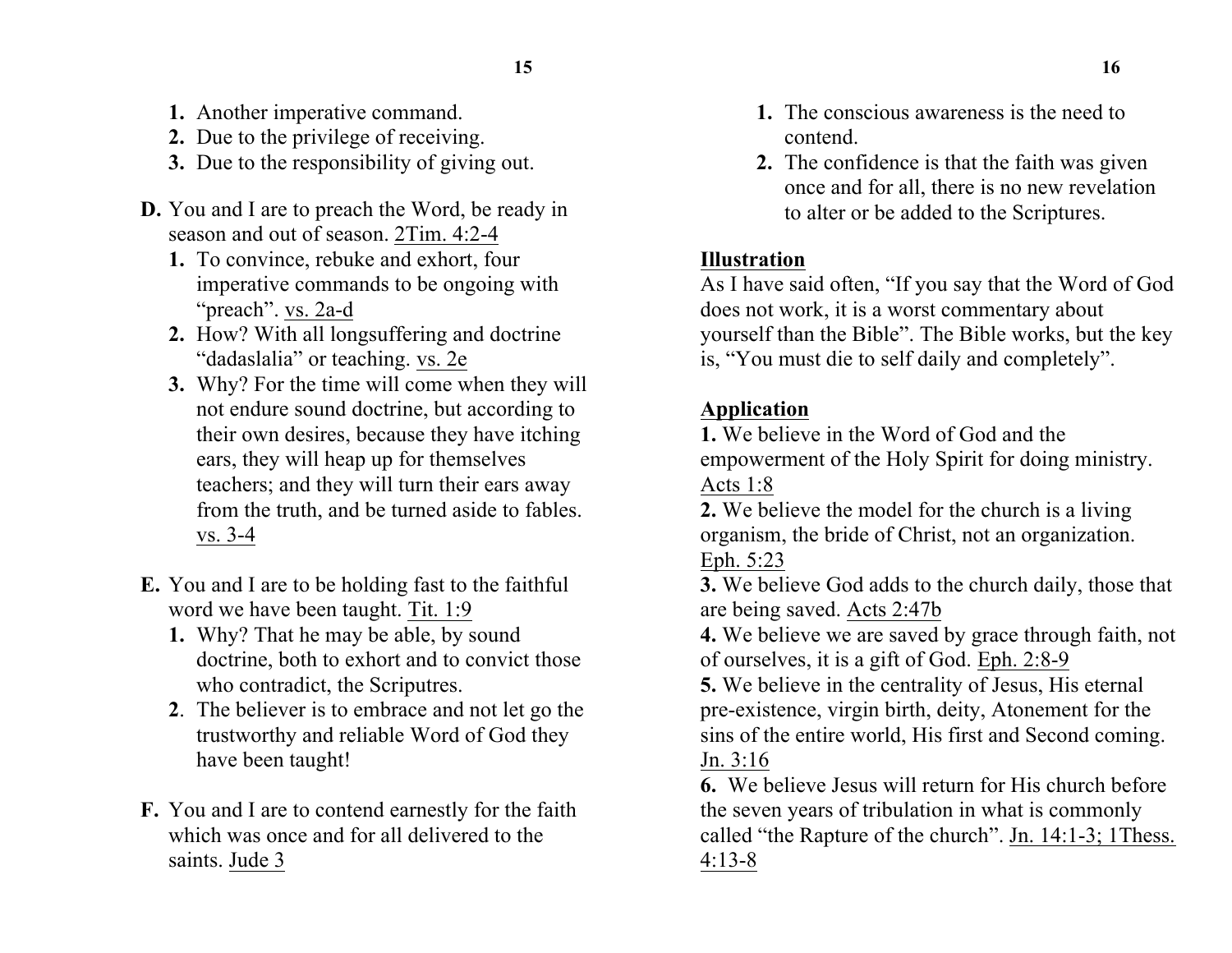**7.** We believe in a literal one thousand year reign on the earth for the remnant of Israel with Jesus reigning and we, His church with Him. Rev. 20:1-3, 7-10 **8.** We believe that the "apape love" of God can make us one, when we differ in doctrines that do not deal with the atonement, the deity of Jesus, His humanity or First and Second coming. 1Cor. 13:1-8a **9.** If you do not agree with the philosophy of ministry of the church you are attending, then go find a church that you do agree with and get busy about the kingdom, don't be trying to change that church, arguing and dividing churches or worst yet stumbling and causing young believers to leave their church and be fashioned after your bad example.

- **a.** The modern church is becoming a high teach attraction and it is hard to discern what is of the flesh and what is of the Spirit.
- **b.** Corporate and marketing principles are often used today to run and maintain the church.
- **c.** Visual entertainment is being used for drawing people, rather than the calling on a man's life, anointing, prayer, the Holy Spirit and the Word of God.

## *Do you know the believer's duty regarding doctrine?*

- **V. The way to determines what is doctrine?**
	- **A.** Doctrine won't be a new revelation discovered by you.
		- **1.** Too often it is based on partial truths.
- **2.** Too often it is based on a text out of context.
- **3.** Too often it bring glory and attention to the preacher or teacher, rather than Christ.
- **4.** Too often these weird doctrines are introduced by new movements apart from the Scriptures and more on emotions, experience and a subjective interpretation.
- **B.** Doctrine isn't staking a collection of Scriptures together to teach what you believe the Bible says or teaches.
	- **1.** It must be based on the full council of God, Scripture interpretiing Scripture, Calvinism is the best example. Acts 20:27; 1Cor. 2:13
		- **a.** Predestination and the election of the believer is a Biblical truth based on God's sovereign foreknowledge.
		- **b.** Free will and choice by every person to be saved is based on God's love and justice.
		- **c.** The two doctrines have polerized the church into two camps called "Arminianism" and "Calvinism".
		- **d.** Both are extremes by the exclusion of the other, when in fact they are complements for salvation.
	- **2**. Predestination or election must not rest on human logic excluding free will that clearly defies the Scriptures. Acts 17:11
		- **a.** Because God predestined some to be saved does not mean that God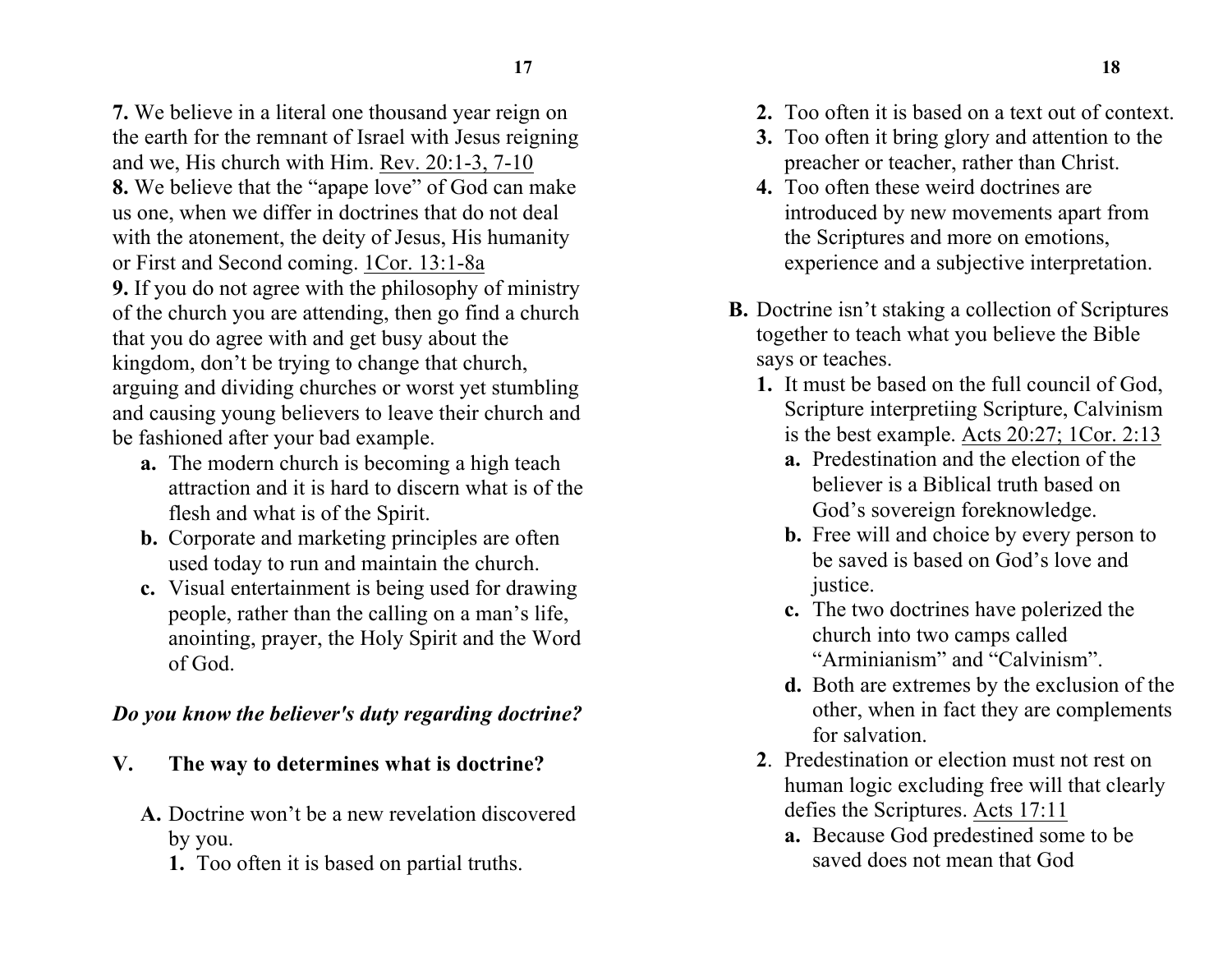predestined some to be damn without having a choice.

- **b.** Such a logical proposition would make God unjust, unholy and unloving, choosing some to be saved and rejecting others to be lost, while knowing all of them are sinner deserving hell!
- **3.** Predestination and election must be checked against the Attributes of God so as not to demean and accuse God.
	- **a.** Does the teaching make Him less than God.
	- **b.** Does it contradict the attributes of God?
- **4.** Calvinsim must be exposed as unbiblical, not the doctrine of predestination or election.
	- **a.** This could be a form of dishonesty.
	- **b.** This could be a form of deception.
	- **c.** This could be a form of intellectual cleverness.
- **C.** Doctrine can be determined by asking yourself certain questions:
	- **1.** Is it part of the teaching of Jesus?
	- **2.** Is it found in the book of Acts?
	- **3.** Is it taught in the epistles?
- **D.** Doctrine should be based on the hermeneutics of Biblical interpretation.
	- **1.** Relate the text to its context, that which precedes and follows.
- **2.** Relate the text to the people that it was written to, having a historical background.
- **3.** Relate the text to an accurate exegesis of words in the original language and syntax.
- **4.** Relate the text to the subject of the particular book.
- **5.** Relate the text to the entire Bible, confirming the truth.
- **6.** Relate the harmony and agreement of the particular verse throughout the Scriptures, as an affirmation of the doctrine.
- **7.** Relate the text to honest integrity and allow it to speak for itself without inserting preconceived ideas or theological bias.
	- **a.** For the most simple and obvious understanding is usually the correct one.
	- **b.** So if the text makes sense, do not make it say non-sense, Wesley said.

# **Illustration**

A plumb-line is a sure way to know if a wall is crooked, the plumb-line can not make a crooked wall straight nor be blamed of making a straight wall crooked, so is the efficiency of Bible doctrine to keep us on track with God's Word.

# **Application**

**1.** Are you being caught up in some of the new doctrinal heresy of the prosperity doctrine, that you are to be healthy and wealthy, due to the fact that you